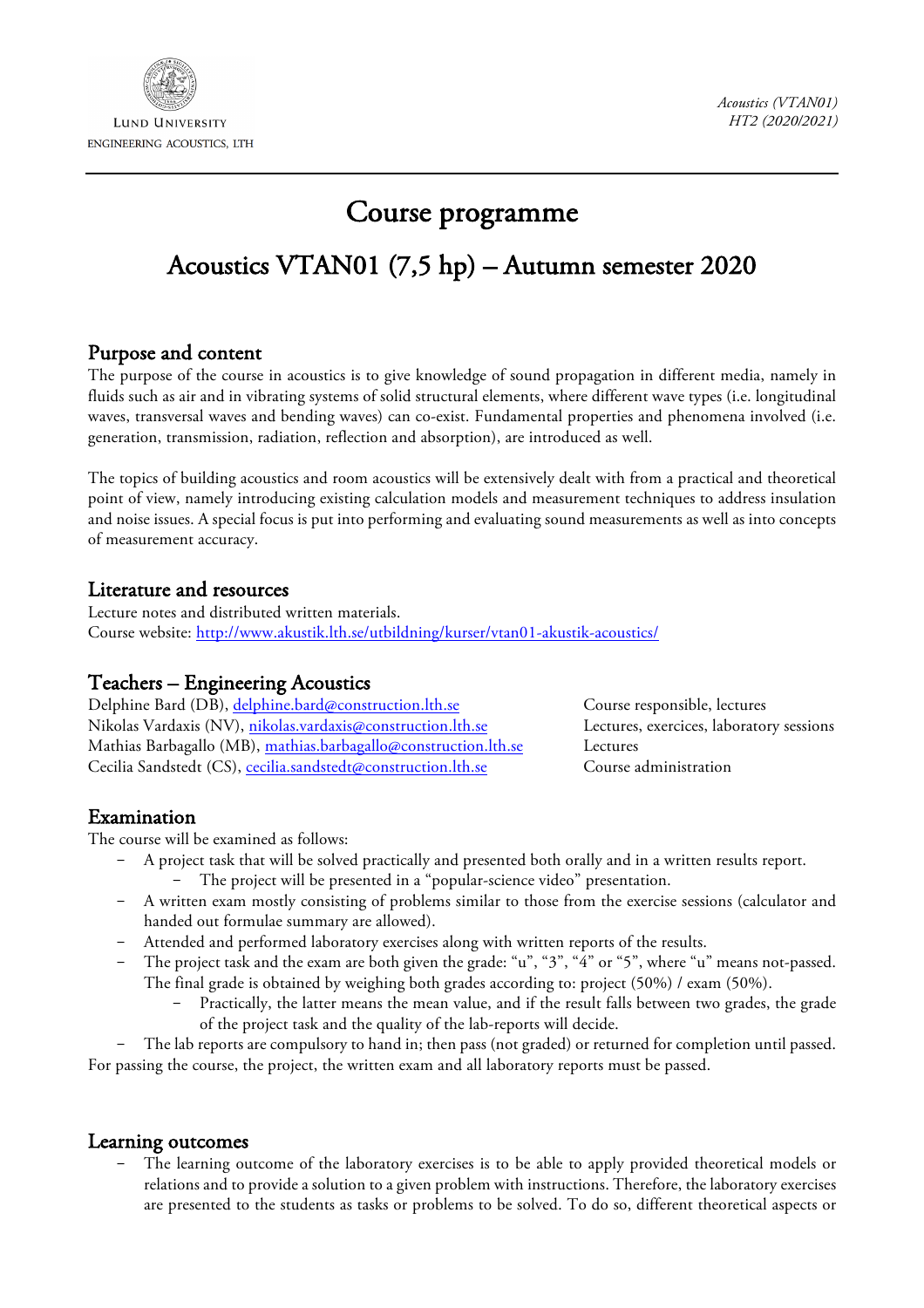

models are to be applied and illustrated by solving structured and well defined problems. In the lab report the relations used and theory behind are to be described and the results given along with estimated errors.

- The written exam contains some theoretical questions but mainly problems similar to those solved during the exercise sessions. The learning outcome is to have knowledge and understanding of the acoustics foundations and phenomena.
- The purpose of the project is to show that the students are able to model and analyse a problem with the tools, models and theories that are introduced during the course. The specific content of the projects is for the students to decide together with the teachers. The final output of the project should be, on top of the usual (i.e. more-technical) report, a "digital product" (in form of a video) where, in a popular scientific way, the task at hand is introduced as well as explained how it has been approached and solved. The idea behind this is to prepare the students for the real world, where rather complicated tasks should be explained to the general public in a simple and understandable way.

#### Laboratory exercises

The course contains two laboratory exercises that will be performed:

| Lab No. | Content                                        | Date of presentation/hand-in |
|---------|------------------------------------------------|------------------------------|
|         | Recording, calibration and evaluation of sound | $13th$ November 2020         |
|         | Sound insulation                               | $04th$ December 2020         |

The laboratory exercises take approximately 2 hours to carry out on site. In addition, time will be needed for preparation, calculations, analysis and writing a laboratory report. As the laboratory sessions take place outside the regular course schedule of lectures and exercises, plenty of alternatives with different time slots will be offered to the students to perform the needed measurements during the corresponding week of the lab.

## Project task

Different options will be proposed as possible topics for the project tasks. Likewise, students will also be able to suggest other alternative topics to the teachers which may be accepted. The project tasks will be introduced in the course at week 3, and presented on Wednesday, December 18<sup>th</sup> from 15:00 to 17:00 (in room V:Q1).

## Bibliography

[1] A. D. Pierce, Acoustics: An Introduction to Its Physical Principles and Applications, 3rd Ed., Springer, 2019.

- [2] T.E. Vigran. *Building Acoustics*. Taylor & Francis Group, 2008.
- [3] L. Cremer, M. Heckl and B. A. T. Petersson, *Structure-Borne Sound*, Springer, 2005.
- [4] O. A. B. Hassan, *Building Acoustics and Vibration*, World Scientific, 2009.

+ Lecture notes & Handed out material during class

## Weekly schedule

The course is scheduled Wednesdays 8-10 and 15-17 in V:O1 (occasionally V:Q1) and Fridays 8-10 in V:O1. The scheduled time concerns both lectures (Wednesdays and Fridays) and exercises (Wednesdays). Please note that in the first week (only) the exercise session will be held on Friday instead. Additional time for self-study will be required, as well as to perform project tasks and manage laboratory sessions and exercises.